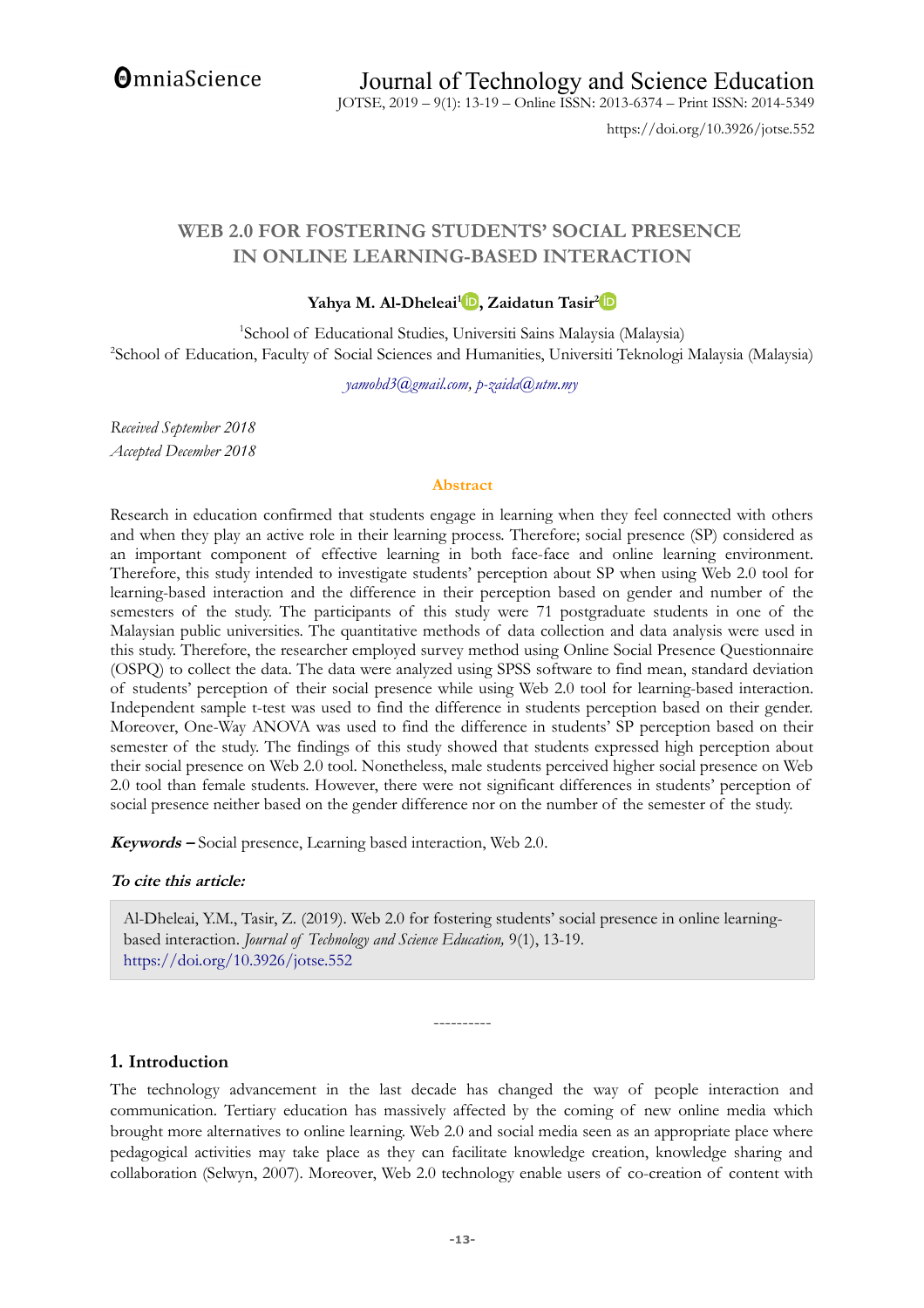each other and support more social interaction in more dynamic way (Becker, 2012). However, interaction was proved to be related to social presence; as social presence increase interaction increase and vice versa (Oyarzun, 2016). Hence, students' social presence with peers and instructor found to improve overtime (Akcaoglu & Lee, 2018). Nonetheless, the degree of social presence is based on the characteristics of the interaction medium and users' perception (Tu & McIsaac, 2002). Hence, this study was intended to find out students' perception of social interaction as they use Web 2.0 tool for learning purpose.

### **1.1. Web 2.0 as Online Learning Tools**

Several research findings showed that Web 2.0 tools can be used for learning and it can enhance learning outcomes. Selwyn (2007) for example stated that research findings from Europe, North America and Australia showed Web 2.0 tools to have the potential to enhance learning outcomes. In Australian context for example, (Bennett, Bishop, Dalgarno, Waycott & Kennedy, 2012) highlighted that the effective use Web 2.0 increase the potential learning benefit through students content creation and sharing in particular. Moreover, a study in Malaysian context found that, Web 2.0 tools such as Facebook has the potential to facilitate online instructor roles of instructional design and organization, facilitating discourse and direct instruction (Al-dheleai & Tasir, 2016) and to support student-student online interaction (Al-dheleai & Tasir, 2017) which resulted greater students' academic performance. Baisley-Nodine, Ritzhaupt and Antonenko (2018) recommended researchers and teachers to use of web 2.0 or social networking tools to provide students the opportunity to master educational experience and skills. Baisley-Nodine et al. (2018) argued that the use of such tools in students' learning can help students to establish student to student social presence and community which positively contribute to their learning outcome.

Boyd (2007) attributed Web 2.0 potential to enhance education to its sociability aspects. Through sociability aspects, Web 2.0 has the ability to support learner-centered instruction through facilitating conventional interaction, social feedback, networks and relationship between users (Boyd, 2007). However, the missing part in (Boyd, 2007) sociability of Web 2.0 is social presence. Supporting social presence is considered to be an important feature of any technology to facilitate better learning. However, studies on social presence while using Web 2.0 tools for learning are still limited. Therefore, this study was intended to investigate students' social presence in learning-based interaction via Web 2.0 tool.

#### **1.2. Social Presence**

Social presence is considered as an important factor for online learning (Gunawardena & Zittle, 1997) in most technology-based learning (Tu, 2000). Social presence basically defined as "the degree to which a person is perceived as a 'real person' in mediated communication" (Gunawardena, 1995). Garrison, Anderson and Archer (2000) defined social presence as "the ability of participants in a community of inquiry to project themselves socially and emotionally, as 'real' people through the medium of communication being used". Moreover, social presence was defined as the perception that there is another real person taking part in the interaction (Tu & McIsaac, 2002). Scollins-Mantha (2008) identifies social presence as being connected or engaged with others in some form of exchange. More recent study considered social presence in online learning environments as the degree to which a learner feels personally connected with other students and the instructor in an online learning community (Sung & Mayer, 2012). In other words, social presence is the individual perception that his/her presence with a group of people is recognized, valued and respected which boost the feeling of connected to other group members.

Sung and Mayer (2012) identifies five factors that affect social presence in online education. Sung and Mayer (2012) five factors namely are social respect, social sharing, open mind, social identity and intimacy. First, social respect can be shown through instructor and learners appreciation of learners' efforts and time spent on learning activities such as posting questions, ideas, opinion or feedback via online medium. Second, instructor and students are required to share personal information, belief, values and professional interest as a way to show social sharing for the purpose of building stronger social relationship. Third, online instructors are advised to encourage an open atmosphere for learners to express their feedback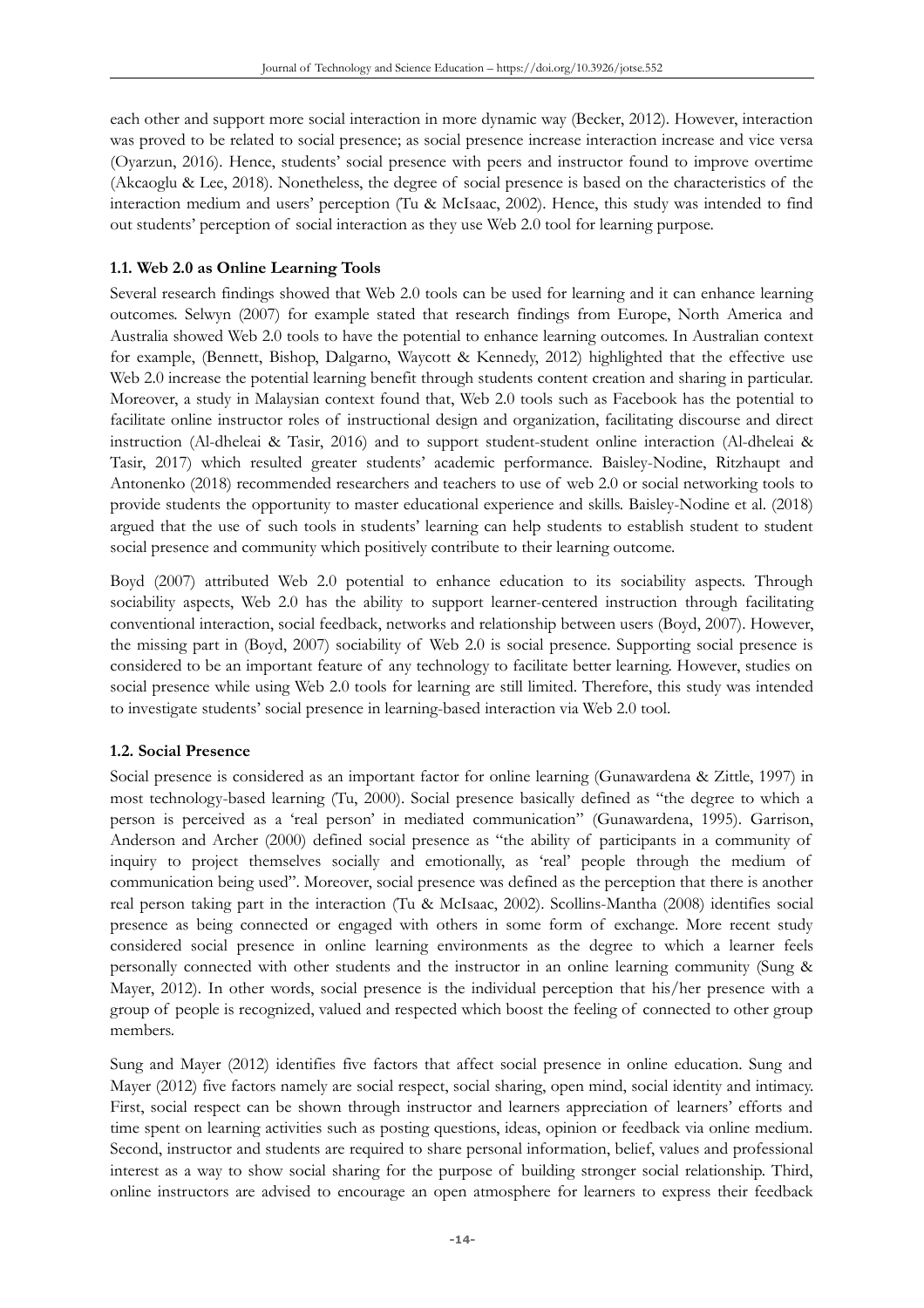freely and engage in critical discussion through which they can create open mind that take others' arguments and opinions positively. Next, the awareness of each learners' identity "their name or their group name" by the instructor and other learners to show they are recognized by everyone in the group and they care about his/her social identity among the group members. Finally, sharing personal experience by the instructor and other learners such as work experience allow students' to see them as a humans he/she share with them same experience. Therefore, the mentioned five factors of online social presence were seen as to foster students' feeling of being together and more connected in a way that they can provide the guidance for designing online learning system (Sung & Mayer, 2012).

However, Sung and Mayer (2012) recommended that future studies need to examine the five factors in different age, gender, level of study, different cultural background and other online environment. Therefore, this study has intended to examine the five factors in higher education specifically master level, in Malaysian context which has different background from the context of the original study as well as different online environment which is web 2.0 tool.

#### **1.3. Gender and Social Presence**

The significance of the impact of the internet users' gender has different and not conclusive findings in the use of the internet research (Thayalan, Shanthi & Paridi, 2012). The gender impact on the way people use the internet might be affected the culture, purpose of the use and the level of education. Therefore, Thayalan et al. (2012) argued gender difference place a significant influence on the behavior and the participation level of computer mediated communication CMC users. Therefore, one of the aims of the current study was to find out the impact of students' gender on their perceived social presence.

### **1.4. Semester of the Study and Social Presence**

On the other side, number of the taken online courses found to have an impact of students' perceived social presence. For example, Hostetter and Busch (2006) found that higher number of online courses were related to higher perception of social presence. Similarly, Mykota (2015) reported that number of online courses taken is one of the predictors of students' social presence. Furthermore, the number of the taken online courses showed the main effect on students' social presence (Mykota, 2015). However, the question raised in this study is that what about the effect of the taken in-campus semesters on students' perception of their social presence when using Web 2.0 for learning purpose. Thus, analyzing the effect of the taken in-campus semesters was intended in this study.

# **2. Objectives**

This study was designed to achieve the following objectives:

- To investigate students' perception of their online social presence while using Web 2.0 tools for online interaction.
- To identify the difference in students' perception of their online social presence based on their gender and number of the semesters of the study.

# **3. Methodology**

The participants of this study were 71 master students from Educational Sciences, Mathematics and Creative Multimedia in one of Malaysian public universities. The respondents were using Web 2.0 tool for peer interaction and to interact with their instructor after the classes' time. Online Social Presence Questionnaire (OSPQ) developed by (Sung & Mayer, 2012) was adapted to reflect the use of a new interaction medium "Web 2.0"and used as an instrument of the data collection. The questionnaire has nineteen (19) items which disseminated among five constructs. The five constructs namely are social respect (5 items), social sharing (5 items), open mind (3 items), social identity (4 items) and intimacy (2 items). Quantitative data analysis using SPSS software was employed namely Mean and Standard Deviation to find out student perception of social presence. However, the Independent Sample t-test was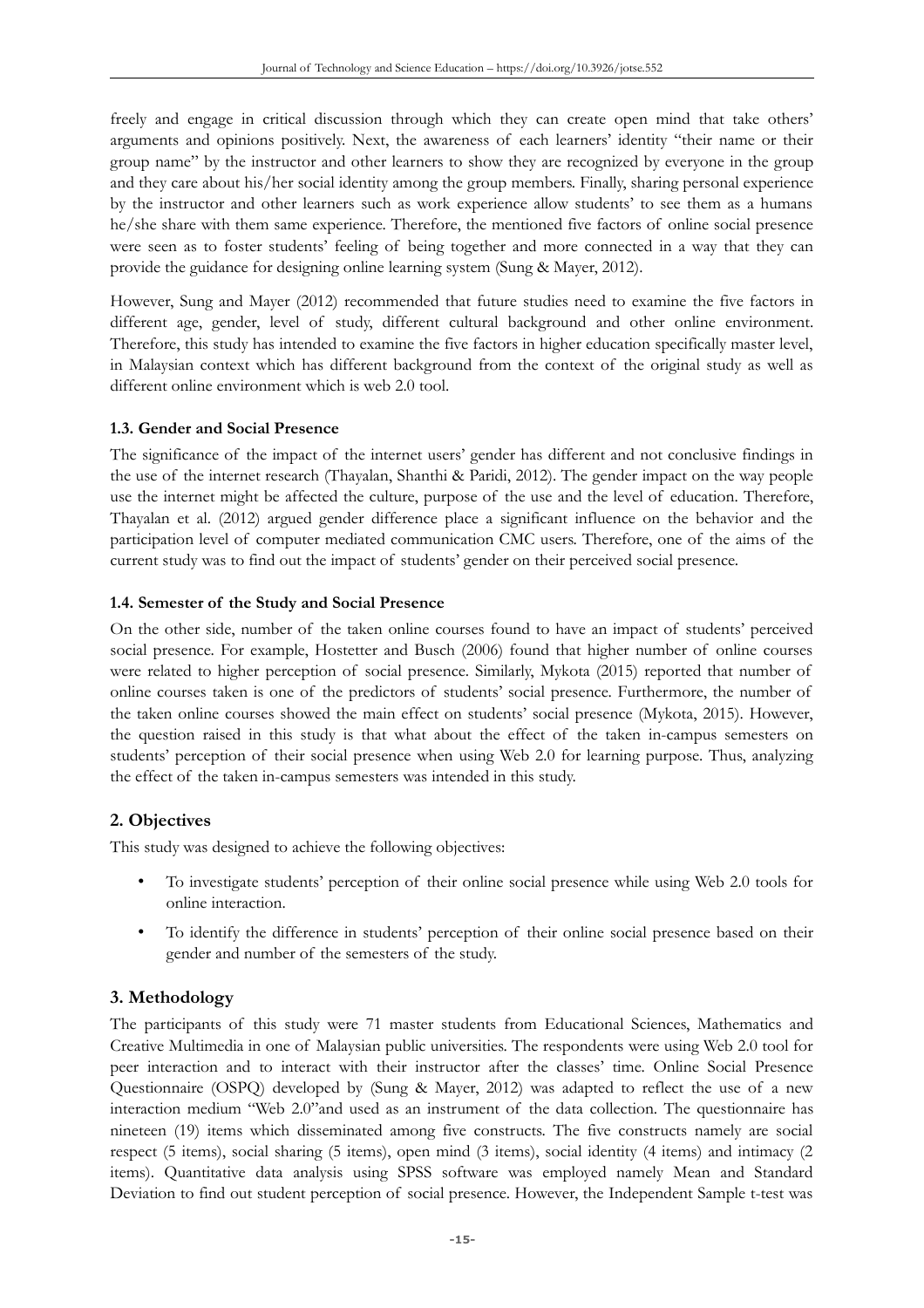used to identify the difference in students in their perception of social presence based on their gender. Moreover, One-way ANNOVA was used to find the difference on students' perception social presence based on the number of the semesters of their study.

# **4. Findings**

# **4.1. Students' Perception of Social Presence**

The findings shown in table 1 indicated that students have high perception of their overall social presence when interacting with the instructors and their peer students. The analysis for each construct showed that students feeling social respect were perceived higher among the five SP factors with mean of 4.34 and SD of .472. Second highly perceived SP factor was open mind with mean of 4.24 and SD .453 followed by students' sense of social sharing factor which registered mean of 4.18 and SD of .562. However, students' have less perception of their sense of intimacy or willing to share personal stories than other factors with mean of 3.65 and SD of 1.091.

| <b>Factor Name</b> | Mean | SD    |
|--------------------|------|-------|
| Social Respect     | 4.34 | .472  |
| Social Sharing     | 4.18 | .562  |
| Open Mind          | 4.24 | .453  |
| Social Identity    | 4.14 | .472  |
| Intimacy           | 3.65 | 1.019 |

Table 1. Students' perception of their social presence on Web 2.0

# **4.2. The Difference in Students' Perception of Social Presence Based on their Gender and Semester of the Study**

### **4.2.1. Perception of Social Presence Based on Gender**

The researchers conducted an independent sample t-test to find out the differences between the respondents on their perceived social presence based on their gender. Group statistics finding showed that male students reported slightly higher perception of sense of social presence (Mean =  $4.29$ , SD = .079) than their counterpart female student (Mean  $= 4.11$ , SD  $= .059$ ). However, the independent sample test showed that, the difference between male and female students in their perceived social presence was not significant (t = -1.754, df = 69, p = .084).

#### **4.2.2. Perception of Social Presence Based on the Number of the Semester of the Study**

Moreover, the researchers conducted One-Way ANOVA test to find the difference between students in their sense of social presence during online interaction based on their number of the semesters of the study. One-Way ANOVA findings indicated that there was no statistically significant difference between students in different semesters in their sense of social presence during online interaction via Web 2.0  $(F(3,67) = 2.289, p = .086).$ 

# **5. Discussion and Conclusion**

Social presence as defined by (Sung & Mayer, 2012) is students' subjective perception of connected with others in online learning environment. Therefore, the findings of this study showed students' high perception of being connected to others during online interaction via Web 2.0. In general, this study reflected that social respect, social sharing, open mind and social identity are highly valued by students and seen to be a leading factors for students' sense of presence in online interaction via Web 2.0. On the other hand, students saw intimacy as the least factor that led them to the sense of social presence.

It is the instructor role to boost students' social presence through showing appreciation to students who spend time and efforts to share ideas, point of views and encourage students to do so. The instructor also should encourage students to freely communicate with each other and with him/her as well. As a result,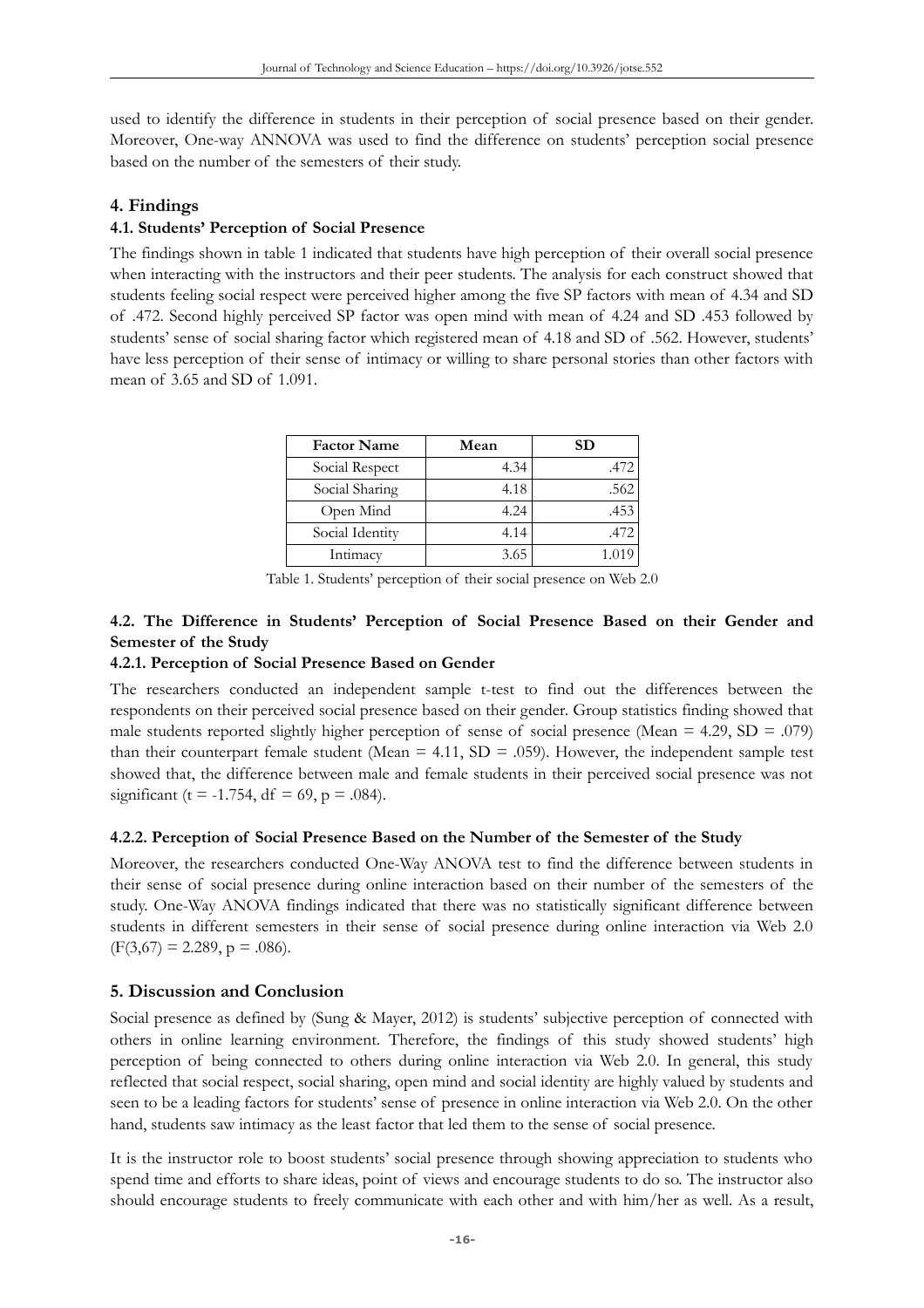students will engage in more discussion as they feel their efforts are valued by the instructor and other participants and feel they are socially respected.

Social sharing can be also achieved through sharing and respecting others values and beliefs and providing support to students who face difficulties in their study and in their personal life as well. However, the mentioned acts will certainly lead to close relationship between instructor and students and among students and make students feel more connected. Moreover, students in this study expressed their willingness to accept others' feedback and discussion about their opinion or ideas. Surprisingly, students even welcome others to disagree with their opinion in a way that enrich the discussion and add other aspects to the discussed idea. Consequently, students showed open mind that allow critical discourse and let students freely state their feedback to facilitate cognitive interaction in online environment (Sung & Mayer, 2012).

On the other hand, social identity is about recognizing the presence of others through greeting them, and addressing their names. Thus, students in this study expressed that they feel a sense of presence when instructor and students begin their posts with greetings. Subsequently, addressing the name reflect that the instructor and peers are aware of student's identity and this can be a fostering factor for student's sense of social presence.

High sense of safety and trust toward the instructor and other students' deepen the relationship among learning community members. Students' sense of "intimacy" or safety and trust in their learning community tend to disclose personal life stories and feel better when he/she share emotions with online learning community. In this study, students' showed less perception about revealing and sharing personal life stories. However, students' still agree that they might share their personal life stories when they feel safe and trust the instructor and peers. Therefore, instructor should encourage students to share a personal stories or feelings of their life experience which has a connection to their study and can benefit others. However, instructor and students need to be careful about sharing the sensitive personal life stories.

This study showed that gender and number of the semesters of the study has no significant effect on student perception of social presence. The absence of the difference between male and female students on their perception of social presence might be due to the reality that everyone is using technology "at least mobile phone" and most students no matter with their gender are using their personal phones and laptops for their study. Moreover, more that 90% of Malaysian students are using Web 2.0 tools where most of the respondents were female students (Tasir, Al-dheleai, Harun & Shukor, 2011). Similarly, number of the semester of the study showed no effect on students' perception of social presence. This might be attributed to that the respondents' of this study are master student and they have the experience and used to engage in interaction with the instructors and students during their first degree.

In conclusion, students' have a high perception about social presence when using Web 2.0 for learning interaction. Students' social presence was affected by the atmosphere of the online learning environment that mostly created by the instructor. The characteristics of the online interaction medium appeared to play the secondary role in boosting students' social presence after the efforts of the instructor in this side. Therefore, the instructor role in fostering more socialized learning environment is a crucial factor followed by the online medium. As a final point, the findings of this study highlight the importance of social presence for more interactive and collaborative learning which certainly result on a better learning.

# **6. Novelty of this Study**

Social presence has been the focus of many online learning researchers through using several online learning tools. However, through the intensive review of the literature, the researchers in this study found that a very limited studies that focus in examining types students' online social presence on web 2.0 tools with emphasis on the impact of students' gender and time spent in the course (semester of study) on their online social presence. Furthermore, this study is one of a few studies to investigate the affordability of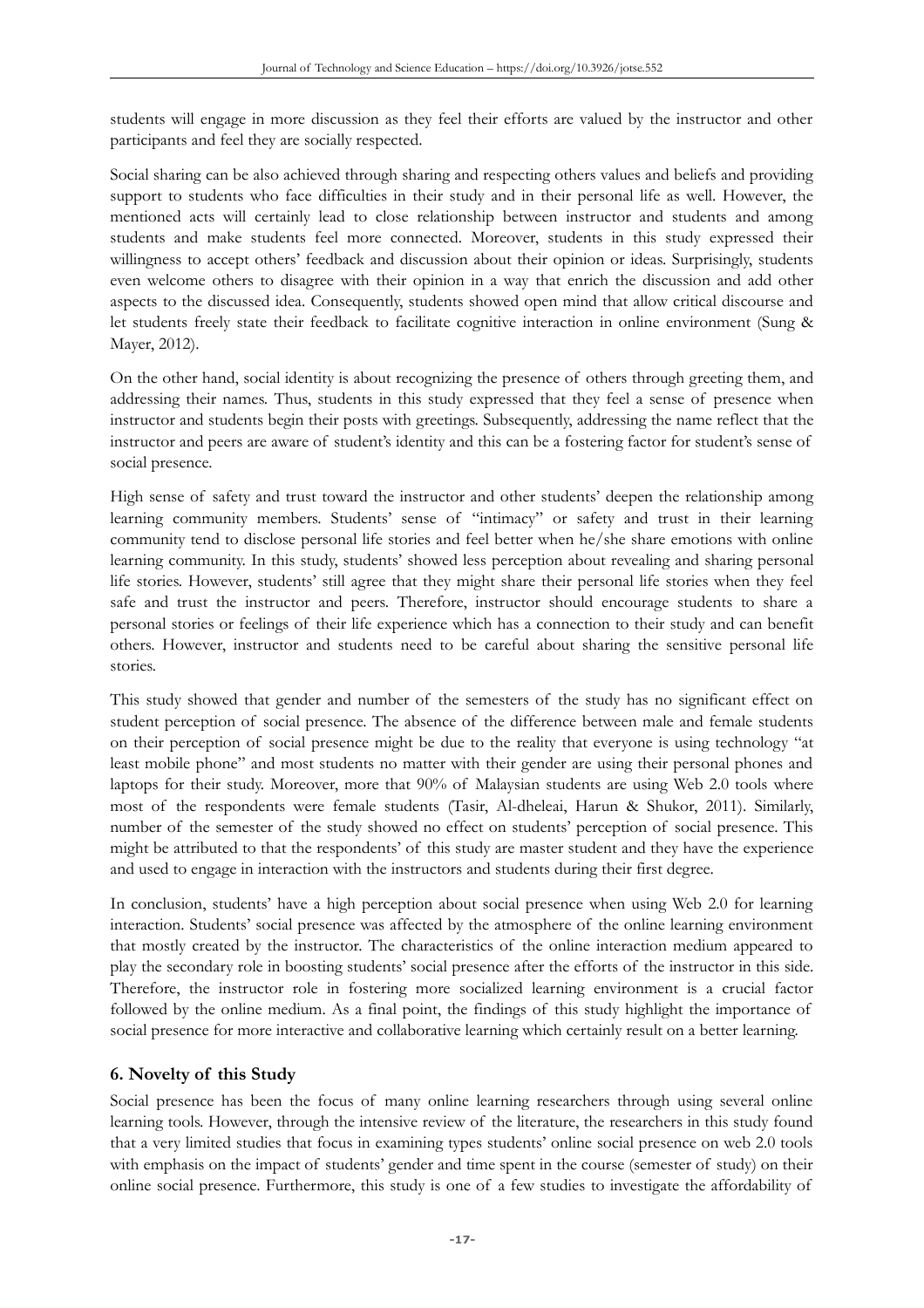web 2.0 tools to support high level of students' online social presence. Moreover, the findings of this study are valuable addition to online learning and web 2.0 literature. It also provides insight that may inspire teachers and students to use 2.0 tools as a medium of online interaction as it can support students' social presence which is one of the important characteristics of online learning medium.

### **Declaration of Conflicting Interests**

The authors declared no potential conflicts of interest with respect to the research, authorship, and/or publication of this article.

### **Funding**

The authors would like to thank the Universiti Teknologi Malaysia (UTM) and Ministry of Education (MoE) Malaysia for their support in making this project possible. This work was supported by the Fundamental Research Grant Scheme [RJI30000.7810.4F924] initiated by UTM and MoE. The authors also would like to appreciate the support provided by the Ministry of Higher Education and Scientific Research and Amran University-Yemen which contributed to the success of this work.

### **References**

- Akcaoglu, M., & Lee, E. (2018). Using Facebook groups to support social presence in online learning. *Distance Education*, 39(3), 334-352. <https://doi.org/10.1080/01587919.2018.1476842>
- Al-dheleai, Y.M. & Tasir, Z. (2016). Facebook To Facilitate Instructor Roles In Course-Related Online Interaction : A Pilot Study. *Journal of Theoretical and Applied Information Technology*, 89(2).
- Al-dheleai, Y.M. & Tasir, Z. (2017). Using Facebook for the Purpose of Students ' Interaction and its Correlation with Students ' Academic Performance. *The Turkish Online Journal of Educational Technology*, 16(4), 170-178. Available at: <http://www.tojet.net/articles/v16i4/16416.pdf>
- Baisley-Nodine, E., Ritzhaupt, A.D., & Antonenko, P.D. (2018). Exploring social presence within an online course using Twitter. *E-Learning and Digital Media*, 15(5), 235-253. <https://doi.org/10.1177/2042753018786004>
- Becker, D.H. (2012). *Online Social Interaction, Web 2.0 and Social Presence: a Case Study*. A Dissertation Submitted for the degree of Doctor of Education in Curriculum and Instruction Northern Arizona University.
- Bennett, S., Bishop, A., Dalgarno, B., Waycott, J., & Kennedy, G. (2012). Implementing Web 2.0 technologies in higher education: A collective case study. *Computers & Education*, 59, 524-534. <https://doi.org/10.1016/j.compedu.2011.12.022>
- Boyd. D. (2007). The Significance of Social Software*.* In T. N. Burg & J. Schmidt (Eds), *BlogTalks Reloaded: Social Software Research & Cases* (15-30). Norderstedt, Germany: Books on Demand.
- Garrison, D.R., Anderson, T., & Archer, W. (2000). Critical Inquiry in a Text-Based Environment : Computer Conferencing in Higher Education. *The Internet and Higher Education*, 2, 87-105. [https://doi.org/10.1016/S1096-7516\(00\)00016-6](https://doi.org/10.1016/S1096-7516(00)00016-6)
- Gunawardena, C.N. (1995). Social Presence Theory and Implications for Interaction and Collaborative Learning in Computer Conferences. *International Journal of Educational Telecommunications*, 1, 147-166.
- Gunawardena, C.N., & Zittle, F.J. (1997). Social presence as a predictor of satisfaction within a computer-mediated conferencing environment. *American Journal of Distance Education*, 11(3), 8-26. <https://doi.org/10.1080/08923649709526970>